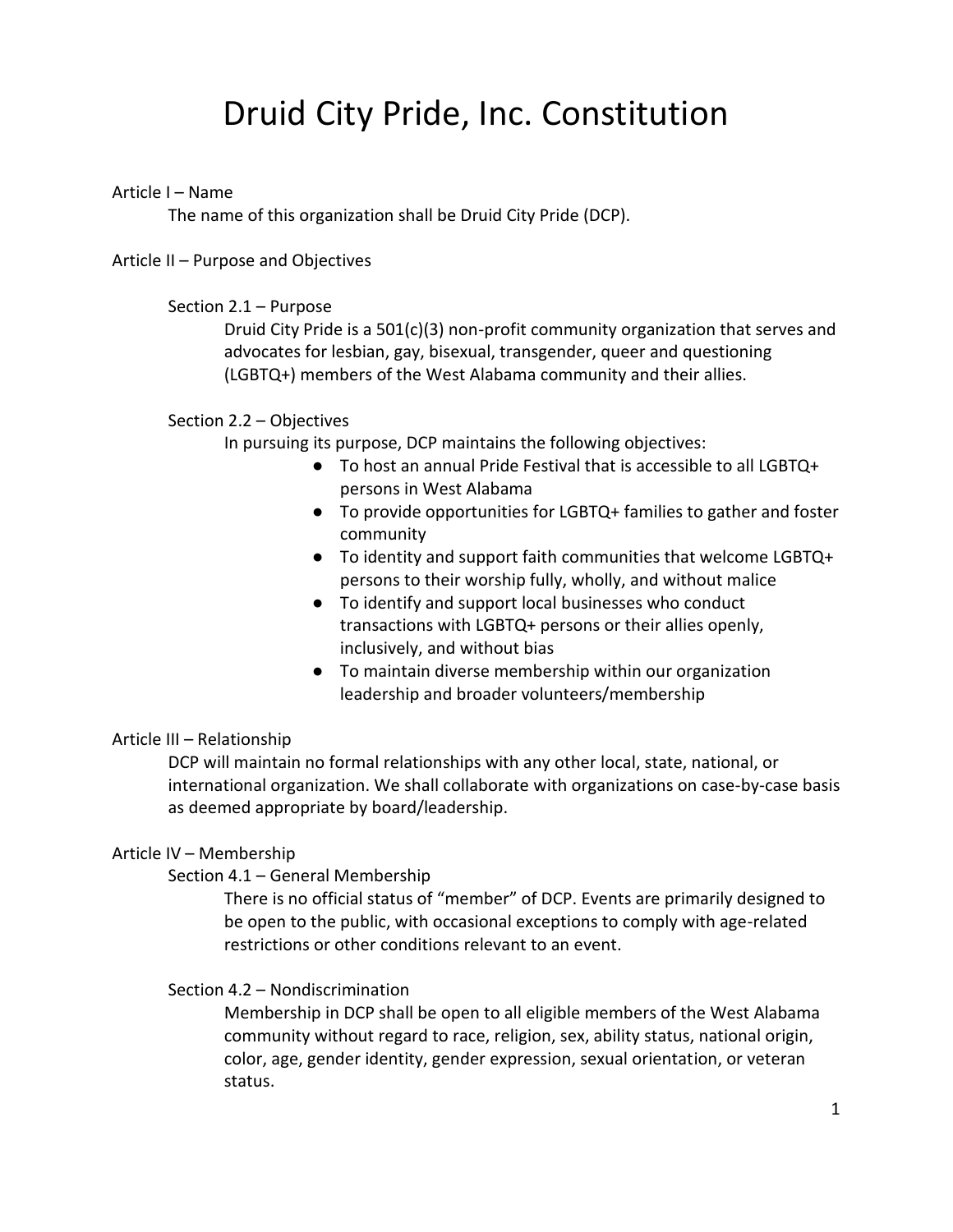## Article V – Organizational Leadership Positions

Section 5.1 – Board of Directors

The DCP Board of Directors shall be composed of a minimum of seven (7) members and a maximum of nine (9) members: President, Vice President, Secretary/Treasurer, and four (4) to six (6) Board Members. Individuals must serve on the Board for one year before being eligible to run for Officer.

Duties of each role are as follows:

President: Runs monthly meetings, provides overall direction for priority of activities/projects, issues or initiatives for the year, serve as primary contact person for media, collaborating organizations, and city/county/state leadership.

Vice President: Assists President in day-to-day needs of the organization and may be assigned special projects or initiatives as needed.

Secretary/Treasurer: Records minutes at all Board meetings, runs board elections, has deposit/withdrawal powers to DCP financial accounts, supply's a monthly financial report, prepares annual financial reporting at end of fiscal year (Dec 31).

The term of service for each Officer position is one (1) year, with the chance for re-election up to three (3) consecutive years. In the rare occurrence that there are no Board Members able or willing to take over an officer position when the current Officers term is over, the current Officer may remain in that position with a majority vote by the full Board.

Board Members: Attend monthly meetings and provide input/feedback to Officers about activities, projects, and initiatives of DCP. Expected to help plan, attend, and execute all DCP activities. Serve as a check to Officer power within the Board and participate in the approval and any constitutional amendments or bylaw changes. Term of service: TWO (2) years, with the chance for re-election three (3) times (eight 8 years total). After serving three (3) terms a Board Member must be OFF of the board for two (2) years before they can be elected back onto the Board.

Section 5.2 – Committees

The Board may form ad-hoc committees for periods as deemed necessary.

Article VI – Electing Board of Directors and Officers

Section 6.1 – Timeline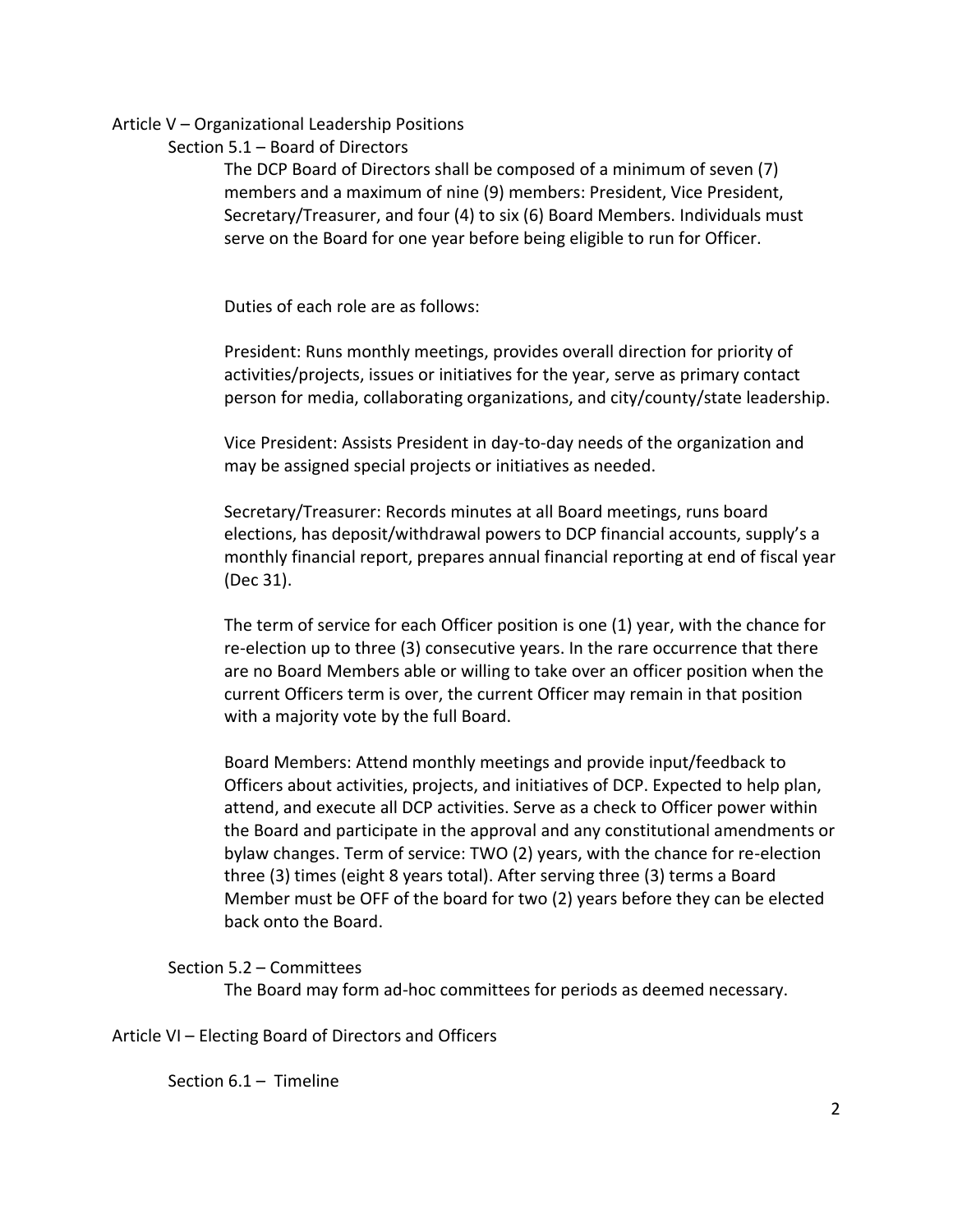Board of Directors: October 31 shall serve as deadline to announce intentions to run for re-election to Board. New Board applicants will follow the Board Application Process (see Section 6.3). Selections are made at the December board meeting (see Section 6.4).

Officers: Election of Officers will take place at the January board meeting.

#### Section 6.3 – Application Process

Board of Directors: Board application process will occur during the weeks following the October Pride Festival and before the November Board meeting. The application process can be no less than two (2) weeks and must be promoted through all DCP social media outlets. Any person over 21 years of age may apply for a position on the Board of Directors. Names and introductory information shall be provided to current board members at or before the November Board meeting. Applicants are permitted to speak on their own behalf at that meeting. Speeches of endorsement or support will be allowed only as time permits.

Officers: The nomination and election of Officers will take place at the January board meeting. Any Board member with at least one (1) year of service on the Board may run for an Officer position.

#### Section 6.4 – Election Procedures

Board of Directors: Election of Board members shall occur at the December board meeting. Current board members vote to fill vacancies on the new Board. In the case of a tie, the current Officers shall vote to break the tie.

Officers: Election of officers shall occur at the January board meeting after the incoming board has been selected. Incoming Board members vote. Voting for oneself is allowed.

#### Section 6.5 – Election Certification

Newly elected, appointed, confirmed Officers and Board members will be announced on all DCP social media outlets before the February Board meeting or as soon as possible.

## Article VII – Removal of Officers/Board Members

Officers or Board Members may be removed in the case of malfeasance, misfeasance, or vacancy. Board members or officers may initiate the removal process by placing a motion for removal on the agenda of a regular or special session of the Board. A removal motion that is on the agenda may be considered and voted upon at the same meeting. A removal motion that is brought up at a meeting must be considered and voted upon at the next Board meeting. Person subject to removal is not eligible to vote on the motion. Majority rules on the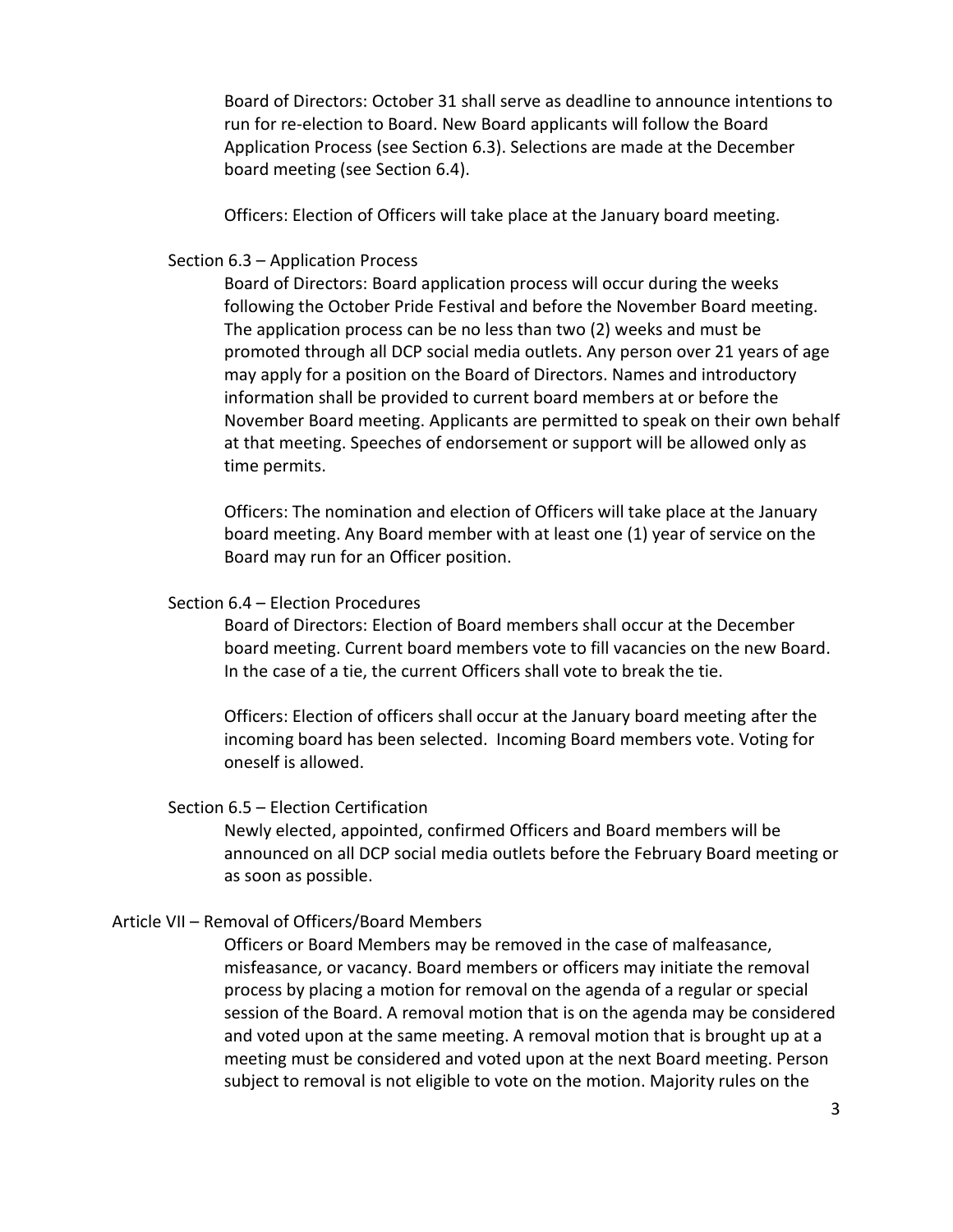vote; ties may result in a vote to postpone or a vote to dismiss the motion.

## Article VIII – Meetings

Officers - Officers may call Executive Meetings for specific business only relevant to officer functions. These should be announced and, if possible, have minutes shared. Examples of issues for a special Executive Meeting might be signing new bank account paperwork or other secretarial duties. Major DCP business should not be conducted in special Executive sessions and improper calling of such meetings may be grounds for removal of officers (see Article VII).

Board - The Board shall meet monthly. All board members may call for a special meeting at any time, and majority board approval must be gained for special sessions to be held.

#### Section 8.2 – Quorums

Quorum is required at Board meetings for elections, removal of officers, and amendment of constitution or bylaws. Quorum shall be defined as two of three elected officers (minimum) and two of four board members (minimum).

#### Section 8.3 – Meeting Procedures

Board meetings shall be conducted in accordance to an agenda shared at or before the meeting. Amendments to the agenda may be made at the outset of the meeting, using Robert's Rules of Order to propose, discuss, and vote on amendments. Discussion and deliberation of agenda items will proceed in consensus mode unless an Officer or Member proposes that an issue be handled via Robert's Rules of Order. All items that require Board votes (for example, adopting a new logo, formalizing a partnership, choosing a Pride date) shall be conducted via Robert's Rules.

#### Section 8.4 – Meeting Records

The Secretary/Treasurer shall take minutes at every Board meeting. These minutes will be shared directly to all Board members via digital or paper copy (their preference).

#### Article IX – Finances

#### Section – 9.1 Financial Accounts

All funds associated with DCP shall be maintained in checking and savings accounts in accredited local banking establishments. Officers, Board Members, and Volunteers shall never deposit DCP funds into their personal accounts. Cash amounts should be deposited or delivered to the Secretary/Treasurer with all deliberate speed. Deviation from these expectations may result in removal from a position.

Section – 9.2 Access to Financial Accounts